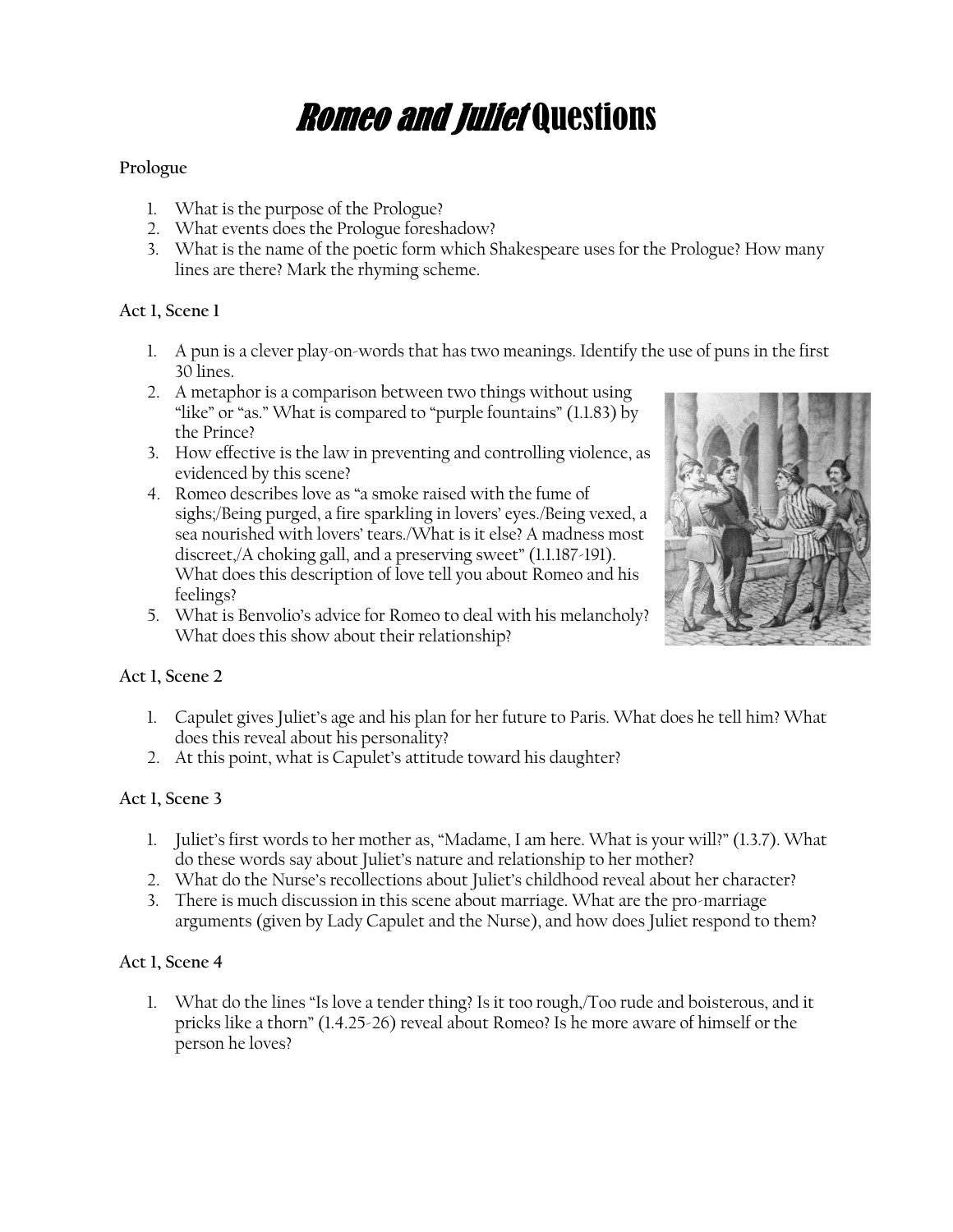# **Act 1, Scene 5**

- 1. Contrast Tybalt's and Lord Capulet's responses to Romeo's presence at the Capulet party. What does their exchange suggest about the significance of the feud between the two families of Verona?
- 2. What does Romeo's reaction to Juliet suggest about his character?
- 3. In learning of Romeo's identity, she comments "My only love, sprung from my only hate/ To early seen unknown, and known too late!" (1.5.138-139). How does her reaction suggest the workings of fate?

### **Act 2, Scene 1**

1. What does this scene show about the relationship between Romeo, Mercutio, and Benvolio?

# **Act 2, Scene 2**

- 1. Quote and restate Romeo's metaphor involving Juliet. How does his physical location effect what he says about Juliet?
- 2. In this scene, the play begins to explore the meaning of name and identity. Find one quotation from both Romeo and Juliet where each character questions the meaning of identity.
- 3. When Juliet speaks about "light love" or her "light" behaviour, what does she mean by the word "light"?
- 4. What "stony" limits, besides the orchard wall, separate the young lovers? How do they dismiss these obstacles?
- 5. What troubles Juliet about the arrangement she makes with Romeo?

#### **Act 2, Scene 3**

- 1. In addition to describing the qualities and dangers of herbs, Friar Laurence also compares these qualities to those in humans. What is the main idea of his soliloquy?
- 2. Why is the Friar so surprised that Romeo is so "changed" (2.3.79)?
- 3. Why, in view of his opinion regarding Romeo's feelings, does the Friar agree to marry Romeo and Juliet?

#### **Act 2, Scene 4**

- 1. In what ways does the conversation between Romeo and Mercutio suggest that they have a strong friendship?
- 2. What does the name "Prince of Cats" suggest about Tybalt's nature?

#### **Act 2, Scene 5**

- 1. What is the setting of Scene 5? What effect does juxtaposing these short, varied scenes have on the drama?
- 2. What is Shakespeare's purpose in the delaying tactics of the Nurse?



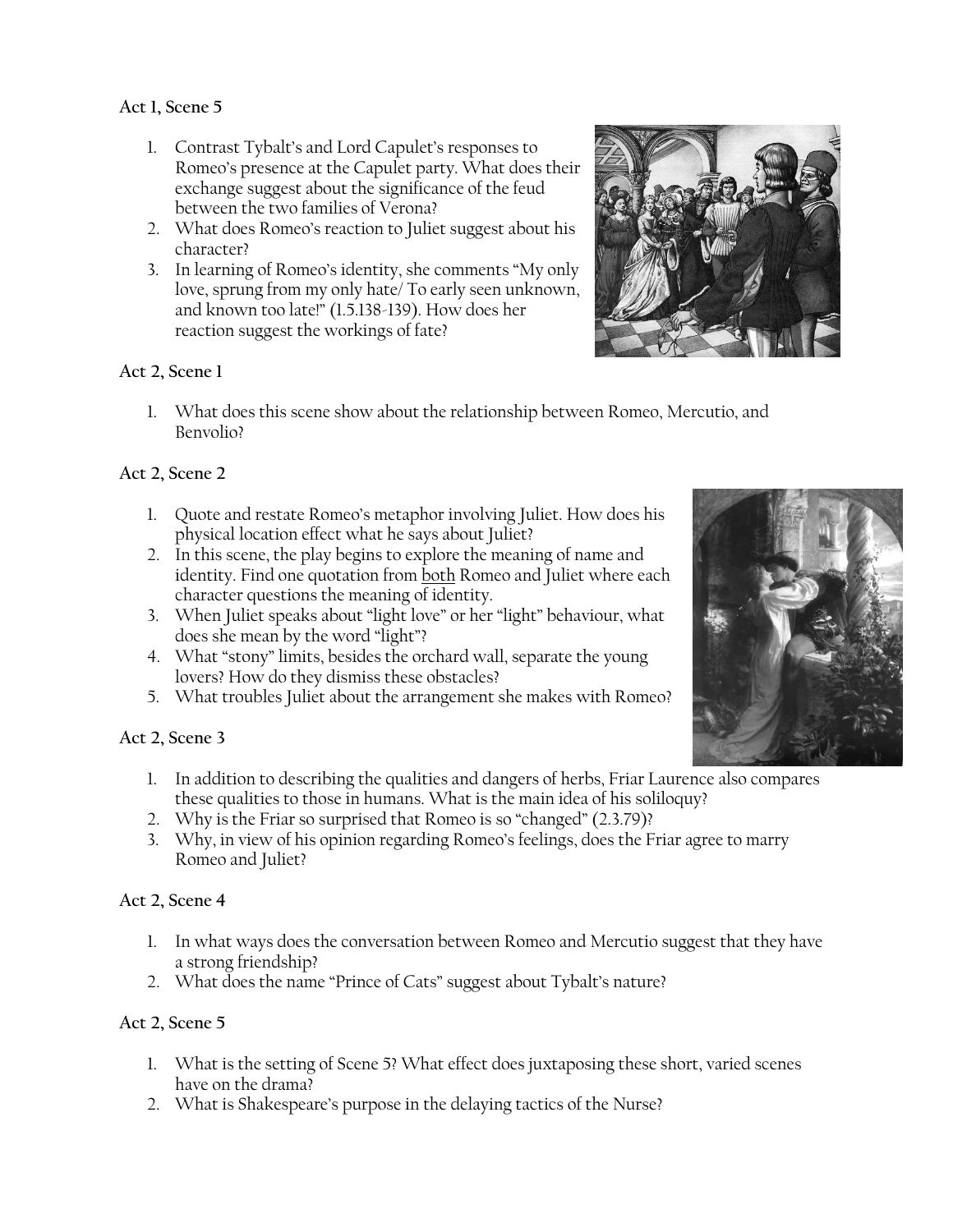# **Act 2, Scene 6**

- 1. How do Romeo and Friar's viewpoints about love differ?
- 2. What does Friar's comment that "These violent delights have violent ends" (2.6.9) foreshadow?

# **Act 3, Scene 1**

- 1. Look back at Benvolio's appearance in Act 1, Scene 1, and compare it to his appearance here. What role does he seem to be playing throughout the play?
- 2. What is Romeo's response to Tybalt's taunts? Explain his meaning.
- 3. What dramatic function does Mercutio's death serve?
- 4. This serious scene includes a pun by Mercutio about death. Quote and explain this pun. How is this response to his wound characteristic of Mercutio?
- 5. As Benvolio leads him away, Romeo cries out, "O, I am fortune's fool" (3.1.135) To what extent is Romeo a pawn of fate? To what extent is he responsible for the events that are so swiftly unfolding?
- 6. What is the Prince's reaction to the fight? How is this going to affect Romeo and Juliet?



### **Act 3, Scene 2**

- 1. Explain the dramatic irony found at the beginning of this scene.
- 2. Juliet has mixed emotions concerning Tybalt's death and Romeo's part in it, but what bothers her most?

#### **Act 3, Scene 3**

- 1. When the Friar protests that banishment is a merciful sentence, what is Romeo's response?
- 2. Romeo wonders in "what vile part of this anatomy/Doth my name lodge?" (3.3.106-107). What thematic concept does the play continue to explore with this question? Explain your response.
- 3. When the Nurse arrives bearing news of Juliet's grief, what does Romeo attempt? How is this gesture characteristic of him?
- 4. How does this scene define masculinity?
- 5. Despite Romeo's pain, the Friar tells him he still has a "pack of blessings" (3.3.141) to be thankful for? What are the three "blessings"?

#### **Act 3, Scene 4**

- 1. What dramatic irony is found in this scene?
- 2. What does this scene reveal about Lord Capulet's personality?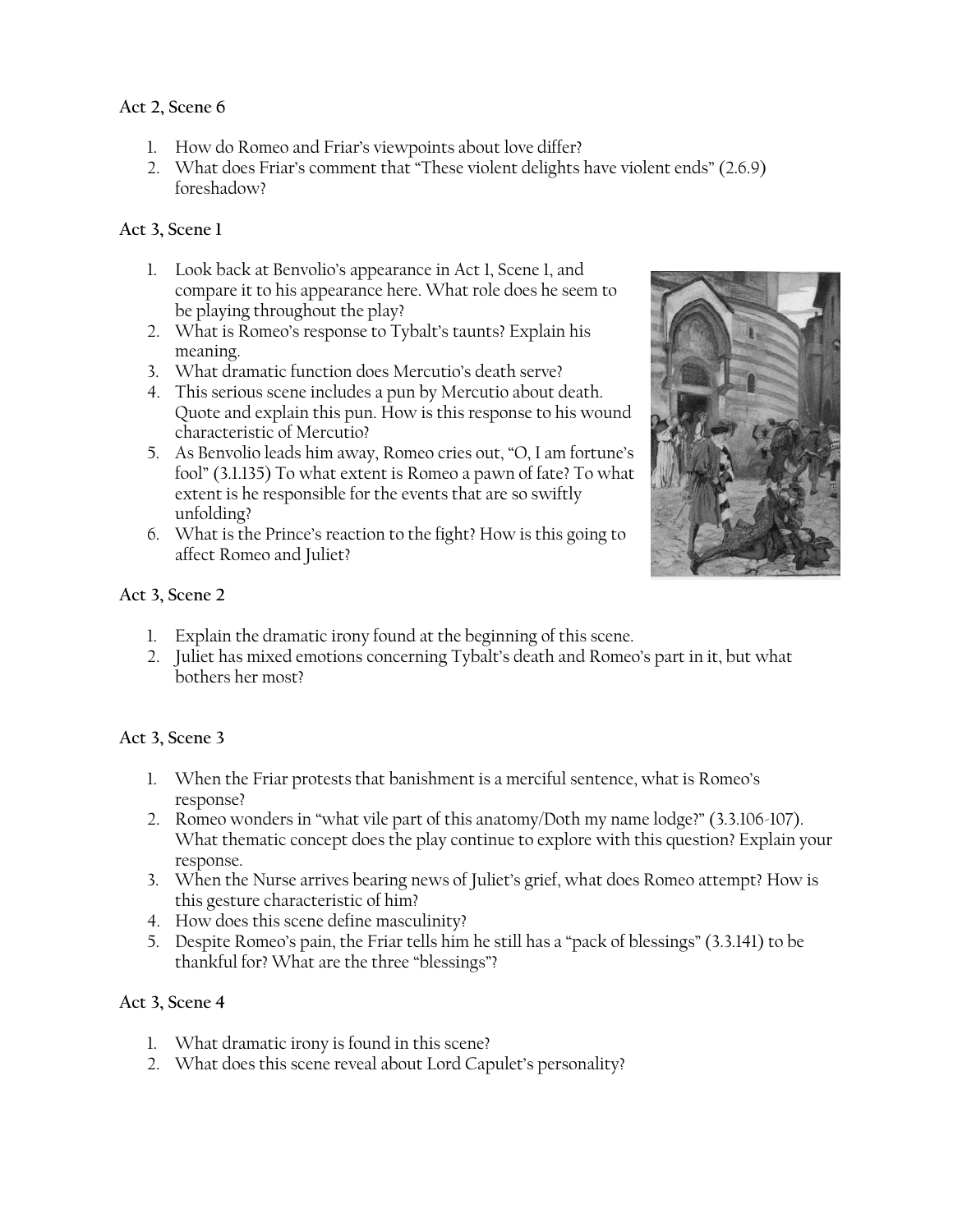**Act 3, Scene 5**

- 1. How does Shakespeare continue his light/dark motif in this scene? What happens as the day becomes lighter?
- 2. What images are present in Romeo's descent from Juliet's balcony? What do they foreshadow?
- 3. What is ironic in Juliet's response to her mother when she informs her of her father's plans for her marriage to Paris?
- 4. Juliet says, "Well, thou hast comforted me marvelous much" (3.5.230). To whom is she speaking, and what does the tone of this passage reveal about her words?

# **Act 4, Scene 1**

- 1. Only three days have passed since the play began. Based on the events that have occurred, what does this say about the characters' decision making abilities?
- 2. Briefly state the Friar's solution and plan.
- 3. Analyze the Friar's motivations. Why is he willing to become involved in solving Romeo and Juliet's marriage problems?
- 4. How does Juliet cleverly outwit Paris in lines 18-37?
- 5. Study the deathly imagery present in Scene I. What is notable about it? What purpose does this imagery serve?

# **Act 4, Scene 2**

- 1. What causes Capulet to say "My heart is wondrous light" (4.2.46-47)?
- 2. How does fate again create problems for the lovers in Scene 2?

# **Act 4, Scene 3**

- 1. Quote at least 3 lines from Juliet's soliloquy that foreshadow her concerns about death.
- 2. Compare Juliet's isolation with Romeo's. Does her self-imposed "exile" require more or less courage than his banishment?

# **Act 4, Scene 4**

1. What kind of mood do the actions of scene 4 create? How does this contrast with the mood established in the previous scene?

# **Act 4, Scene 5**

- 1. How does scene 5 further the juxtaposition of moods from scenes 3 and 4? Why do you think Shakespeare arranged scenes 3, 4 and 5 like he did?
- 2. Look back at Paris' and Lord Capulet's expressions of grief in scene 5. Would you describe them as sincere and heartfelt, or artificial? Support your answer.
- 3. The last part of Scene 5 is a dialogue between the wedding musicians, who banter back and forth about what song to play. What purpose does this Scene, which seems quite out of place, serve?

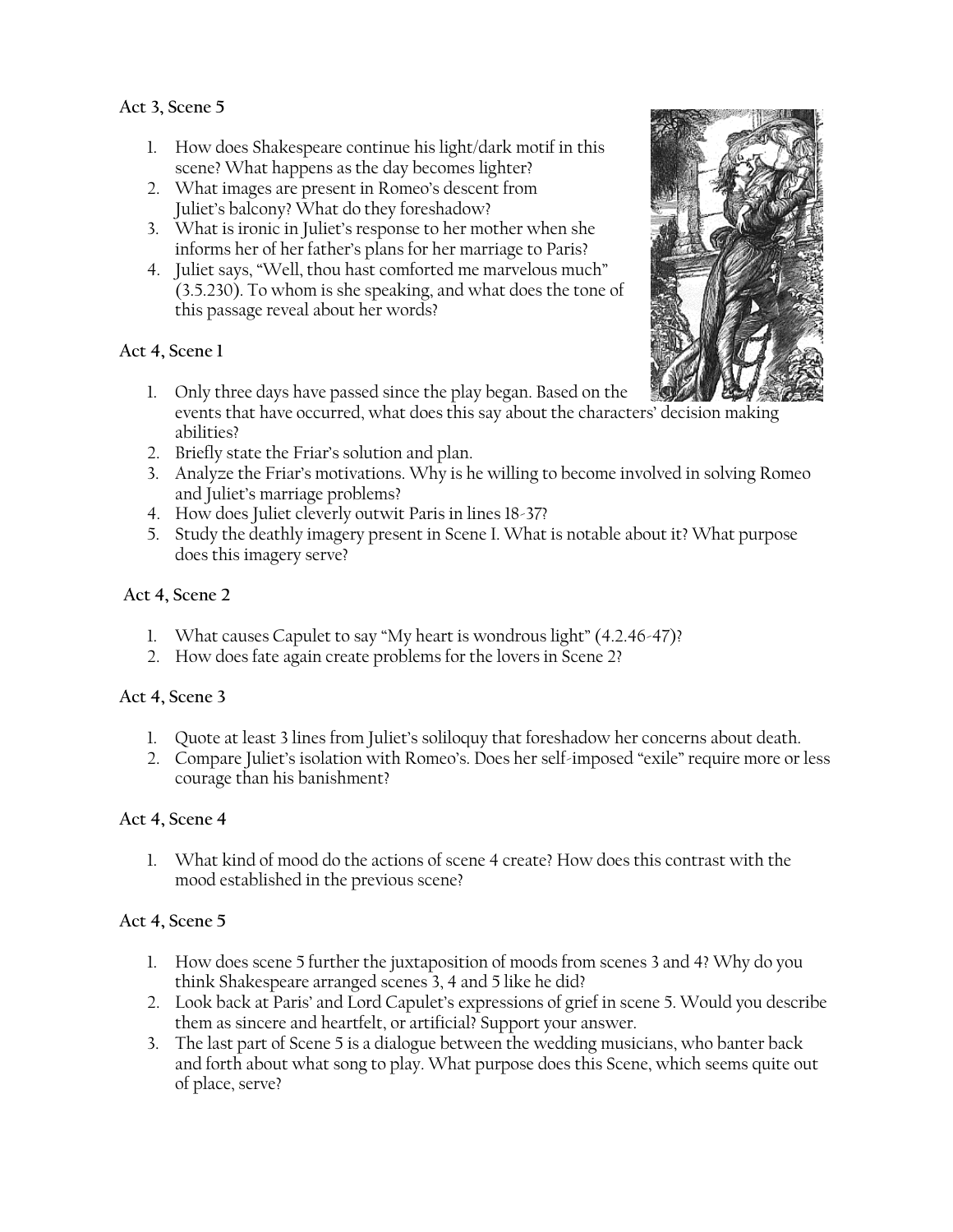#### **Act 5, Scene 1**

- 1. How does Romeo's response upon learning of Juliet's death at line 24 reinforce the belief in fortune and fate?
- 2. Why does Romeo think the apothecary will sell him poison?
- 3. What does the speed with which Romeo immediately makes his drastic plans reinforce about his character?

# **Act 5, Scene 2**

1. What prevents Friar John from delivering Friar Laurence's letter to Romeo? What device is this an example of?

#### **Act 5, Scene 3**

- 1. Judging from his words in the tomb, how do you think Paris feels about Juliet?
- 2. Why does Paris think Romeo has come to the tomb?
- 3. In line 59, Romeo addresses Paris as "Good gentle youth." Is he older than Paris? What makes him seem so?
- 4. What does the Prince mean when he says, "All are punished" in line 295?
- 5. At the conclusion of the play, what happens between the Capulets and Montagues?